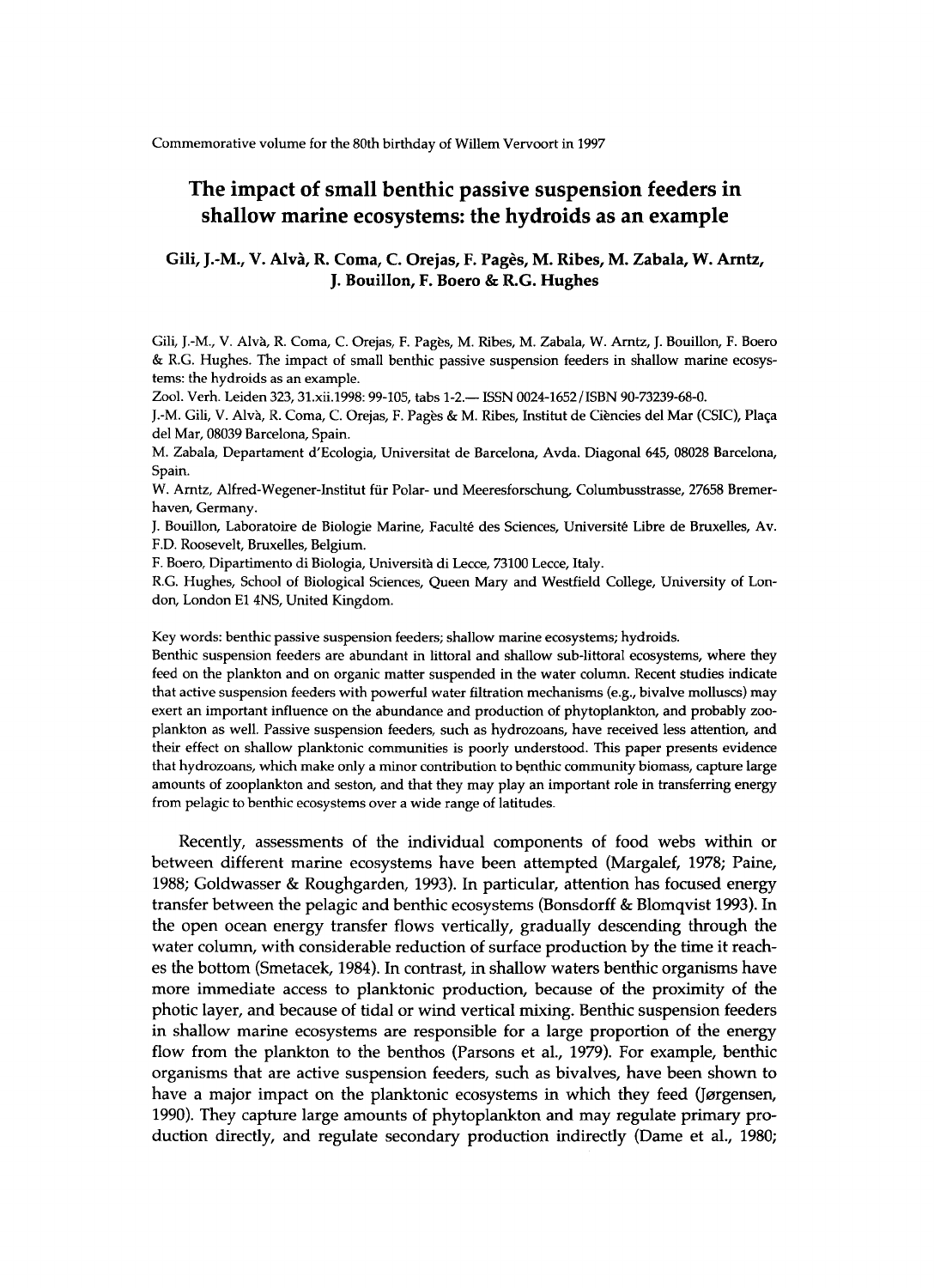Officer et al., 1982; Cohen et al., 1984). Models of energy flow have ignored passive suspension feeders such as hydrozoans and gorgonians because their impact has been assumed to be minor, on account of their negligible contribution to the biomass of benthic communities (Boero, 1984; Gil i & Ros, 1985). It is clear from their diets that some passive suspension feeders, which capture small particles, zooplankters and organic matter, may also play a significant role in pelagic-benthic coupling (Sebens, 1987). Recent data on benthic hydrozoans in a number of different areas around the world have yielded capture rates for hydrozoans of over  $10^5$  prey items  $m<sup>-2</sup>$  day<sup>-1</sup> (Coma et al., 1995). This high level of feeding fuels the high rates of growth and reproduction shown by modular hydrozoans (Hale, 1973; Coma et al., 1996). This paper reviews the recent literature and presents the case that passive suspension feeders, even the most inconspicuous organisms such as hydrozoans, need to be taken into account when assessing energy flow into shallow benthic assemblages.

In our recent studies of the feeding of benthic hydroids samples were taken regularly, every 2 to 4 h over 24h periods. On each occasion a minimum of 50 hydranths were dissected and all the items present in the gastric cavity were identified and measured. Prey biomass was estimated and the mass-specific ingestion rate was calculated, as the percentage ratio between prey biomass ingested daily and hydranth biomass. The dry weight of hydranths was measured by drying several replicates of 100-200 hydranths to constant weight at  $70^{\circ}$  C. Daily capture rates (mean prey number hydranth<sup>-1</sup> day<sup>-1</sup>) were calculated for each species on the basis of the number of items per hydranth sampled and prey digestion times (Gili et al., 1996a). Digestion times were studied in situ using incubation chambers or were estimated from other studies. Capture rates, mean number of prey items  $m^{-2}$  day<sup>-1</sup>, were estimated on the basis of the natural density of the species considered. To determine the composition and relative abundance of potential prey items, concurrent plankton samples were taken from around the hydrozoans (Coma et al., 1995).

Table 1 presents the results for all the species. The diet of most species was varied, consisting largely of algal cells (e.g. *Nemalecium lighti)* and zooplankton (e.g. *Eudendrium racemosum* or *Tubularia larynx).* In some species particulate organic matter (POM) also contributed a significant portion of the diet (e.g. *Campanularia everta = Orthopyxis crenata).* Benthic organisms (e.g. nematodes or small bivalves) were found only occasionally. The diet of *Silicularia rosea* was almost exclusively benthic diatoms, captured when the bottom sediment was disturbed and resuspended. The results confirm that benthic hydroids can feed on a great variety of prey. Apart from zooplankton they can feed on Bacteria, Protozoa, phytoplankton, detritus, and even on metabolites of algal origin or dissolved organic matter (see Bouillon, 1956-57; 1995).

The maximum size of the prey ingested varied between species. Hydrozoans that fed on zooplankton, e.g., *E. racemosum* and *T. larynx,* were able to capture large prey items because the mouth of the hydranths is able to expand. The mean size of *E. racemosum* hydranths was 600 μιη (table 1), but this hydrozoan was able to capture crustaceans of up to 1000  $\mu$ m in size. The prey size in hydrozoans that fed on algal cells (e.g. *S. rosea* and *N. lighti*) did not exceed 50  $\mu$ m.

The numbers of prey items per hydranth of *Obelia geniculata, T. larynx* and *E. racemosum* were proportional to the density of potential prey in the habitat, and consequently the capture rates were highest when zooplankton abundance in the water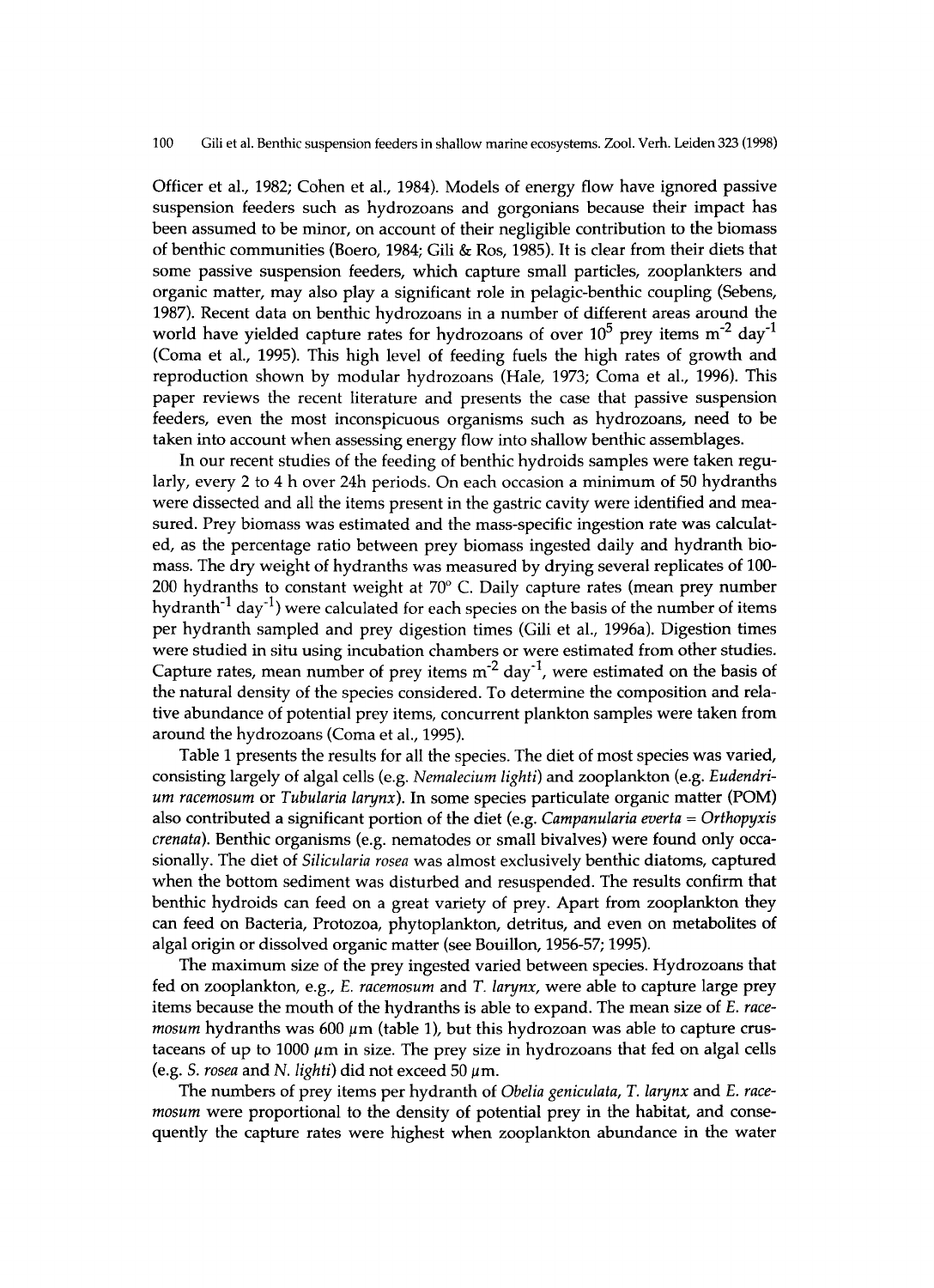|                                                                       |                                       |                                      |                                     | Table 1. Different trophic features analysed for six species of hydroid following the same experimental methodology: for each species two diel cycles, collect-<br>ed every 2 or 4 h, and a minimum of 1200 polyps per species, were examined (polyp size: diameter of expanded tentacle crown). |                                            |                                       |
|-----------------------------------------------------------------------|---------------------------------------|--------------------------------------|-------------------------------------|--------------------------------------------------------------------------------------------------------------------------------------------------------------------------------------------------------------------------------------------------------------------------------------------------|--------------------------------------------|---------------------------------------|
|                                                                       | Silicularia rosea<br>Meyen, 1834      | Nemalecium lighti<br>(Hargitt, 1924) | Campanularia everta<br>Clarke, 1876 | Eudendrum racemosum<br>(Cavolini, 1785)                                                                                                                                                                                                                                                          | Ellis & Solander, 1786<br>Tubularia larynx | Obelia geniculata<br>(Linnaeus, 1758) |
| Geographic area                                                       | (South Shetland Is)<br>King George I. | (Caribbean Sea)<br>Panama            | (NW Mediterranean)<br>Catalonia     | (NW Mediterranean)<br>Catalonia                                                                                                                                                                                                                                                                  | (NE Atlantic)<br>Scotland                  | Arauco Gulf<br>(SE Pacific)           |
| Polyp size (mm)                                                       | 0.4                                   | 0.3                                  | 0.25                                | 0.6                                                                                                                                                                                                                                                                                              | $1-1.2$                                    | 0.3                                   |
| Habitat                                                               | Tide pools                            | Sublittoral                          | Sublittoral                         | Sublittoral                                                                                                                                                                                                                                                                                      | Sublittoral                                | Sublittoral                           |
| Growth form                                                           | reptant                               | reptant                              | reptant                             | erect                                                                                                                                                                                                                                                                                            | erect                                      | reptant/erect                         |
| Life cycle                                                            | no medusa                             | no medusa                            | with medusoid form                  | no medusa                                                                                                                                                                                                                                                                                        | with well                                  | with well                             |
|                                                                       |                                       |                                      |                                     |                                                                                                                                                                                                                                                                                                  | developed medusa                           | developed medusa                      |
| Dominant prey                                                         | Diatoms (95)                          | Diatoms (32)                         | POM (88)                            | Copepod eggs (28)                                                                                                                                                                                                                                                                                | Copepod eggs (28)                          | Faecal pellets (48)                   |
| (mean % of the diet)                                                  | Eggs $(2)$                            | POM (21)                             | Copepod eggs (7)                    | Copepod adults (22)                                                                                                                                                                                                                                                                              | Copepod adults (22)                        | Copepod eggs (29)                     |
|                                                                       |                                       | Invertebrate                         |                                     | Invertebrate                                                                                                                                                                                                                                                                                     | Cladocera (21)                             | Diatoms (17)                          |
|                                                                       |                                       | larvae (20)                          |                                     | larvae (10)                                                                                                                                                                                                                                                                                      |                                            |                                       |
| Mean prey size                                                        | $38.6 \pm 0.32$                       | 50                                   | 54.8                                | 350                                                                                                                                                                                                                                                                                              | 710                                        | 47.7                                  |
| (in $\mu$ m) and range                                                | $(9.7-436.5)$                         | $(5-325)$                            | $(6-110)$                           | $(40 - 1050)$                                                                                                                                                                                                                                                                                    | $(520 - 930)$                              | $(20 - 420)$                          |
| Observed mean prey                                                    | $61.2 \pm 6.7$                        | 3.5                                  | 4.4                                 | 2.5                                                                                                                                                                                                                                                                                              | 3.4                                        |                                       |
| number hydranth <sup>-1</sup>                                         | (818)                                 | (14)                                 | $\circledast$                       | $\circledcirc$                                                                                                                                                                                                                                                                                   | (26)                                       | $9.3$<br>(40)                         |
| Estimated mean prey                                                   | 225.8                                 | 35.7                                 | 18.6                                | 5.4                                                                                                                                                                                                                                                                                              | $36.0**$                                   | $124.2**$                             |
| number hydranth <sup>-1</sup> day <sup>-1</sup>                       |                                       |                                      | $26.1**$                            |                                                                                                                                                                                                                                                                                                  |                                            |                                       |
| Estimated mean prey<br>number m <sup>-2</sup> day <sup>-1</sup>       | $4.4 \times 10^{6}$                   | $3.97 \times 10^5$                   | $4.3 \times 10^{5}$                 | $1.2\times10^5$                                                                                                                                                                                                                                                                                  | $4.5\times10^5$                            | $3.2 \times 10^6$                     |
| mg C removed m <sup>-2</sup> day <sup>-1</sup>                        | 8                                     | ه                                    | $\overline{64}$                     | 51                                                                                                                                                                                                                                                                                               | 225                                        | $\frac{48}{5}$                        |
|                                                                       |                                       |                                      |                                     |                                                                                                                                                                                                                                                                                                  |                                            |                                       |
| Prey biomass hydranth <sup>-1</sup><br>day <sup>-1</sup> (in $\mu$ g) | 0.18                                  | 2.4                                  | 0.3                                 | 0.4                                                                                                                                                                                                                                                                                              | 8.5                                        | 28.1                                  |
| Diel mass-specific                                                    | 12.6                                  | 136                                  | $\overline{1}$                      | 39.1                                                                                                                                                                                                                                                                                             | 89.9                                       | 113.2                                 |
| ingestion rate (in $%$                                                |                                       |                                      |                                     |                                                                                                                                                                                                                                                                                                  |                                            |                                       |
| * Maximum prey number observed.                                       |                                       |                                      |                                     |                                                                                                                                                                                                                                                                                                  |                                            |                                       |

**1**01

**\*\*Prey capture during reproductive period**

\*\*Prey capture during reproductive period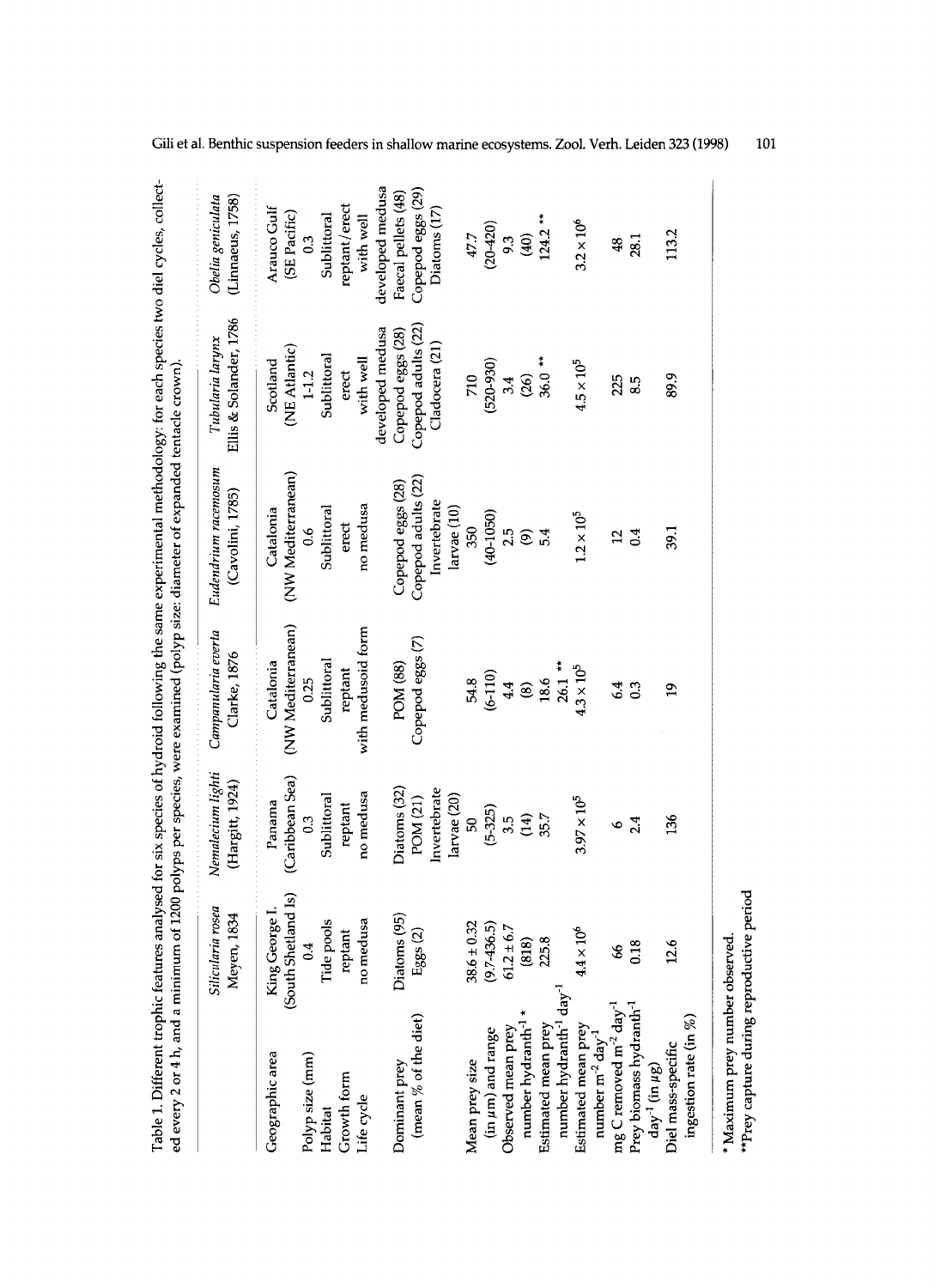column was highest. The highest diel capture rates were recorded in *O. geniculata*, which inhabits the most productive waters of all the species studied. The large number of prey items per hydranth captured by *S*. *rosea* (up to 800, many more than i n any other species), indicates that this hydroid is capable of taking full advantage of episodes of temporary high prey availability to feed intensely. In all the species studi ed the mass-specific ingestion rate was over 10 % of the hydranth biomass. In *N*. *lighti* and *O. geniculata* the rate was greater than 100 %, which means that the hydranths ingested more than their own weight in prey biomass daily (table 1). The high mass-specific ingestion rates in hydrozoans are similar to the estimates for some bivalves and tunicates (active suspension feeders), ranking them among the most voracious suspension feeding organisms (Klumpp, 1984; Griffiths & Griffiths 1987; table 2).

Hydrozoans account for a small fraction of total community biomass, and the amount of total energy they ingest is less than that recorded for dense populations of active suspension feeders such as bivalves. Nevertheless, the high capture rates recorded in all the species studied, and their often high densities, indicate that hydroids may play a significant role in energy transfer from the plankton to the benthos in shallow marine ecosystems. They capured up to  $10^5$  prey items m<sup>-2</sup> d<sup>-1</sup>. The highest capture rates recorded were very similar to the rates observed in laboratory experiments in which feeding rates were maximal as food was not limiting (Gili  $\&$ Hughes, 1995). Under natural conditions, colony growth rates may be very high, with

|                 | <b>Species</b>             | mg C ingested<br>$m^{-2}$ day <sup>-1</sup> | Reference               |
|-----------------|----------------------------|---------------------------------------------|-------------------------|
| <b>Sponges</b>  | Mycale lingua              | 29                                          | Pile et al. 1996        |
|                 | Baikalospongia bacillifera | 1970                                        | Pile et al. 1997        |
|                 | several tropical species   | range: 80-1800                              | Reiswig 1971            |
| Ascidians       | Pyura stolonifera          | 3277                                        | Klumpp 1984             |
|                 | Halocynthia papillosa      | 21                                          | Fiala-Medioni 1974      |
| Anthozoans      | Paramuricea clavata        | range: 12-85                                | Coma et al. 1994        |
|                 | Plexaura flexuosa          | 1                                           | Ribes et al. in press   |
| <b>Bivalves</b> | Aulacomya ater             | 1787                                        | Griffiths and King 1979 |
|                 | Chlamys islandica          | 3621                                        | <b>Vahl 1981</b>        |
|                 | Crassostea virginia        | 573                                         | Dame 1976               |
|                 | Geukensia demissa          | 30                                          | Kuenzier 1961           |
|                 | Mercenaria mercenaria      | 351                                         | Hibbert 1977            |
|                 | Ostrea edulis              | range: 9-30                                 | Rodhouse 1979           |
| Polychaeta      | Lanicea conchilega         | 2.7                                         | <b>Buhr 1976</b>        |

**Table 2. Ingested organic Carbon by other groups of suspension feeders.**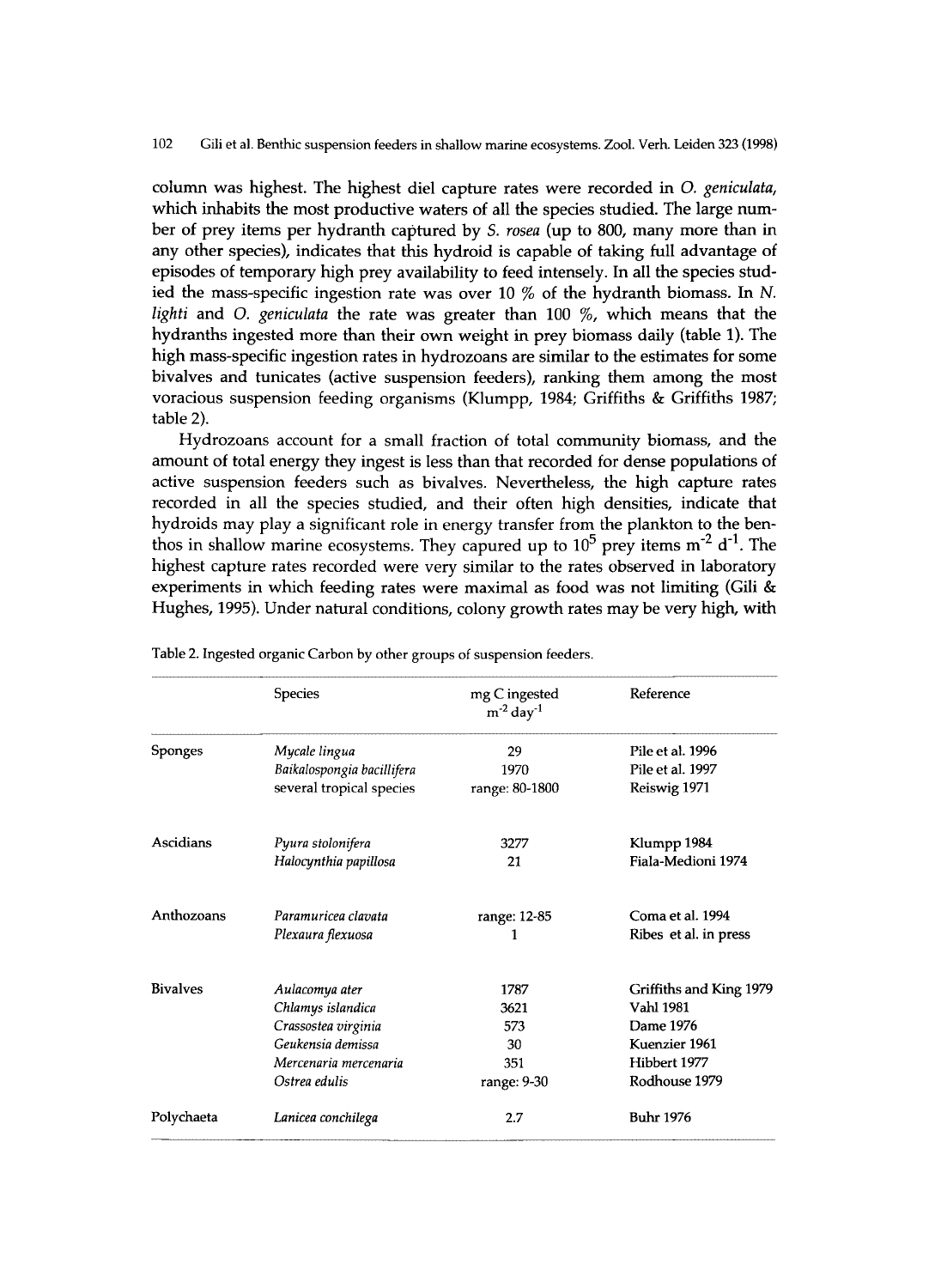duplication of colony biomass in less than a week (Hughes, 1983; Llobet et al., 1991), in which nearly 40  $\%$  of energy consumption may be invested in growth during nonreproductive periods. In fact, hydroids are like plants. They have indeterminate growth, the rate of which is determined by energy input, and will not grow at all, but will survive indefinitely, if energy is limiting (Gili & Hughes, 1995).

Since prey capture rates varied with potential prey density, it may be that none of the species studied attained its maximum capture rate. The increase in capture rates with availability of potential prey items indicates that hydrozoans are adephagous a nd respond quickly to the presence of food, showing a Type 1 functional response (Valiela, 1995) typical of suspension feeders below the threshold concentration of food particles. Our results indicate that feeding in hydrozoans is opportunistic, in that they capture the most readily available prey, plant or animal, living or dead. The diet of the Antarctic hydrozoan *S. rosea*, though consisting of a single prey type, was also opportunistic, in that this species made use of the presence of potential prey in the surrounding water column brought about by resuspension of the bottom sediment (Gili et al., 1996b). Thus, *S. rosea* exploited an available resource, enabling it to complete its biological cycle in the short Austral summer before its habitat was iced over.

As a general trend reproduction coincided with the periods of high prey consumption. This indicates that feeding rates are directly important in reproduction, be it either the production of medusae (*O. dichotoma*), which may then take advantage of the high zooplankton densities, eumedusoids (*C. everta*) or actinulae (*T. larynx*). S. *rosea, E. racemosum* and *N. lighti,* which had the lower prey consumption rates, were not reproducing at the time of our observations (table 1). These three species, together with about 50 % of benthic hydroids lack a pelagic medusa stage (Bouillon, 1985; Boero & Bouillon, 1993; Cornelius, 1992); their planula larvae are formed in fixed gonophores. When the medusae stage is present in the life cycle our perception of food web functioning cannot be clearly understood without considering also the impact of this pelagic stage. The medusa represents matter exported to the plankton, it feeds in the plankton and produces larvae which, if successful, become part of the benthos. Thus this is another route in which energy gathered from the plankton becomes incorporated into the benthos.

Such life cycle links within food webs open wide and unexpected scenarios to the understanding of ecosystem functioning. A bloom of medusae (including those of scyphozoans for which there are not similar quantitative data), highly impacting on planktonic or nektonic production might be due to efficient incorporation of planktonic matter by benthic hydroids (or scyphistomae). The causes of patterns observed at a given moment (e.g. at the time of a jellyfish bloom) might reflect the success of the feeding by the benthic stage over the preceding months. Modular hydroids, which have a potential growth rate which approaches exponential (Gili & Hughes, 1995), and scyphistomae, which too may have very high rates of reproduction by fission, may, in the appropriate season produce many millions of medusae.

This aspect of the ecological impacts of these organisms remains to be quantified. However, in the light of the present results it is undeniable that hydroids play a considerable role in pelagic-benthic coupling, comparable to gorgonians and some sponges (tabs 1-2). Ecosystem functioning has been mainly linked to interspecific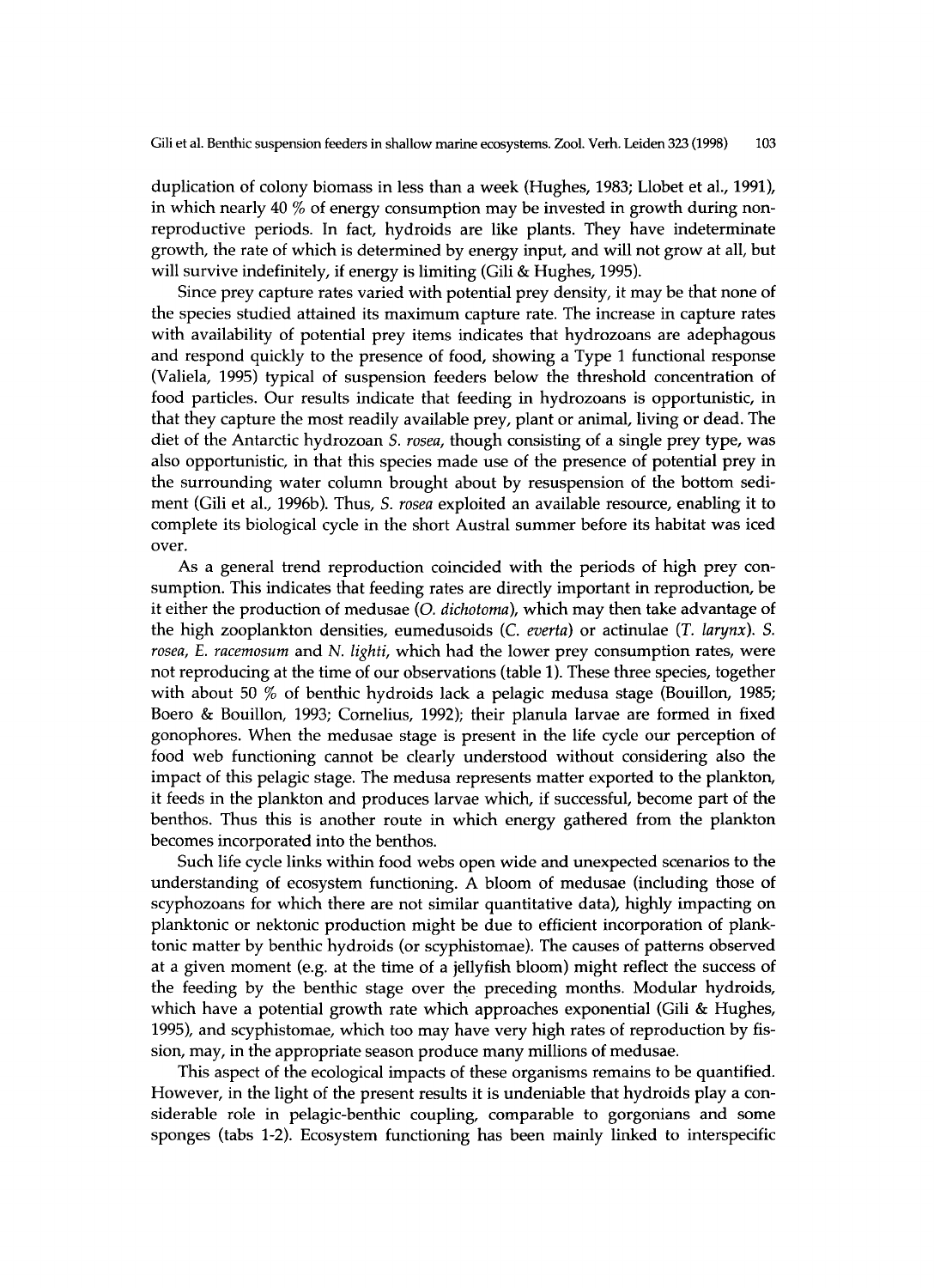energy fluxes (food webs) and biogeochemical cycles, whereas intraspecific fluxed life cycles have been studied within separate frameworks. Time is ripe, however, to integrate these approaches, as suggested by Boero et al. (1996), with a more complete appreciation of the processes and patterns regulating the way marine systems work.

## References

- **Boero, F., 1984. The ecology of marine hydroids and effects of environmental factors: a review. P.S.Z.N. I: Mar. Ecol. 5: 93-118.**
- Boero F., G. Belmonte, G. Fanelli, S. Piraino & F. Rubino, 1996. The continuity of living matter and the **discontinuities ofits constituents: doplankton and benthos really exist?—Trends Ecol. Εvol. 11: 177-180.**
- **Boero F. & J. Bouillon, 1993. Zoogeography and life cycle patterns of Mediterranean hydromedusae (Cnidaria).— Biol. J. Linn. Soc. 48: 239-266.**
- **Boero F., J. Bouillon & S. Piraino, 1992. On the origins and evolution of hydromedusan life cycles (Cnidaria, Hydrozoa). In: R. Dallai (ed.) Sex Origin and Evolution.— Selected Symposia and Monographs U.Z.I., 6. Mucchi, Modena: 59-68.**
- **Bonsdorff, Ε. & E.M. Blomqvist, 1993. Biotic coupling on shallow water soft bottoms - Examples from the Northern Baltic Sea. Oceanogr.— Mar. biol. Ann. Rev. 31:153-176.**
- **Bouillon J., 1956-57. Etude monographique du genre** *Limnocnida* **(Limnomeduse).— Ann. Soc. Roy. Zool. Belgique 87: 253-500.**
- **Bouillon J., 1985. Essai de classification des Hydropolypes-Hydromèduses (Hydrozoa-Cnidaria).— Indo-Malayan Zoology 1: 29-243.**
- **Bouillon J., 1995. Classe des Hydrozoaires. In: P.-P. Grasse (ed.). Cnidaires. Tome III, Fascicule 2.— Masson, Paris: 29-416.**
- **Buhr, K.J., 1976. Suspension-feeding and assimilation efficiency in** *Lanice conchilega* **(Polychaeta).— Mar. Biol. 38: 373-383.**
- **Cohen, R.R.H., P.V. Dresler, E.J.P. Philips & R.L. Cory, 1984. The effect ofthe Asiatic clam,** *Corbicula fluminea,* **on phytoplankton of the Potomac River, Maryland.— Limnol. Oceanogr. 29:170-180.**
- **Coma, R., J.M. Gili & M. Zabala, 1995. Trophic ecology of a benthic marine hydroid** *Campanularia everta.—* **Mar. Ecol. Prog. Ser. 119: 211-220.**
- Coma, R., J.M. Gili, M. Zabala & T. Riera, 1994. Feeding and prey capture cycles in the aposymbiontic **gorgonian** *Paramuricea clavata.***— Mar. Ecol. Prog. Ser. 115: 257-270.**
- **Coma, R.,I. Llobet, J.M. Gili &M. Zabala, 1996. Quantification of sexual reproduction in the marine benthic hydroid** *Campanularia everta.***— Mar. Biol. 125: 365-373.**
- **Cornelius, P.F.S., 1992. Medusae loss in leptolid Hydrozoa (Cnidaria), hydroid rafting, and abbreviated life-cycles among their remote-island faunae: an interim view.— Sei. Mar. 56: 245-261.**
- **Dame, R.F., 1976. Energy flow in an intertidal oyster population.— Estuar. Coast. Mar. Sei. 4: 243-253.**
- **Dame, R., R. Zingmark, R. Stevenson & D. Nelson, 1980. Filter feeder coupling between the estuarine water column and benthic subsystems. In: V.S. Kennedy (ed.), Estuarine Perspectives.— Academic Press, San Diego: 521-526.**
- **Fiala-Medioni, Α., 1974. II. Variations des taux de filtration et de digestion en fonction de l'espèce. Mar. Biol. 23:137-145.**
- Gili, J.M., V. Alvà, F. Pagès, H. Kloser & W.E. Arntz, 1996a. Benthic diatoms as the principal food **source in the sub-Antarctic marine hydroid** *Silicularia rosea.***— Pol. Biol. 16: 507-512.**
- **Gili, J.M. & R.G. Hughes, 1995. The ecology of marine benthic hydroids. Oceanogr.— Mar. Biol. Ann. Rev. 33: 351-426.**
- Gili, J.M., R.G. Hughes & V. Alvà. 1996b. A quantitative study of feeding by the hydroid Tubularia lar*ynx* **Ellis and Solander, 1786.— Sei. Mar. 60: 43-54.**
- **Gili, J.M. & J.D. Ros, 1985. Estúdio cuantitativo de tres poblaciones circalitorales de cnidarios bentónicos.— Inv. Pesq. 49: 323-352.**
- **Goldwasser, L. & J. Roughgarden, 1993. Construction and analysis of a large Caribbean food webs.—**